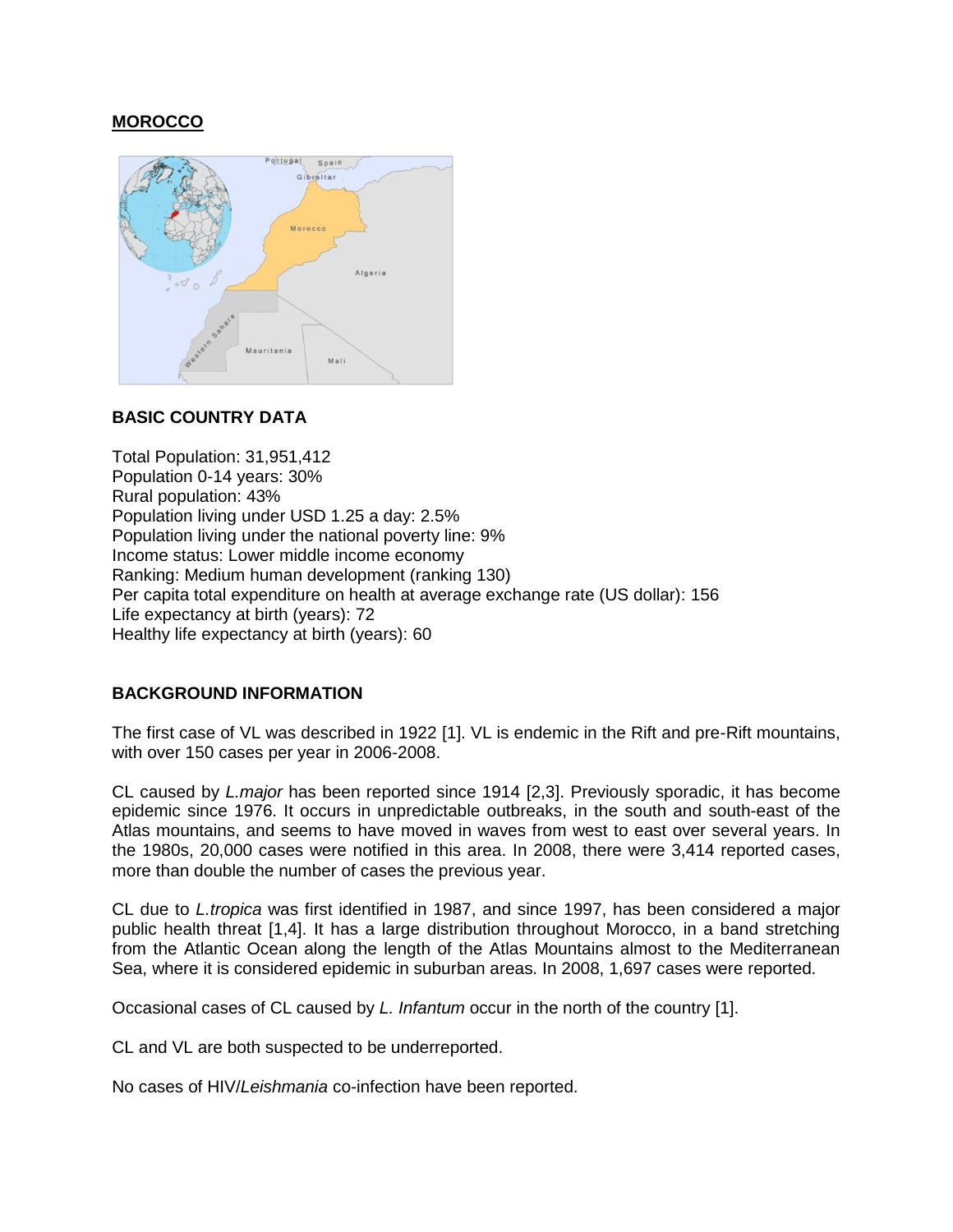# **PARASITOLOGICAL INFORMATION**

| Leishmania species | <b>Clinical form</b> | <b>Vector species</b>                           | <b>Reservoirs</b>                   |
|--------------------|----------------------|-------------------------------------------------|-------------------------------------|
| L. major           | <b>ZCL</b>           | P. papatasi                                     | Meriones shawi,<br>Psammomys obesus |
| L. tropica         | CL                   | P. sergenti,<br>P. chabaudi                     | Human,<br>Canis familiaris          |
| L. infantum        | ZVL, CL              | P. perniciosus,<br>P. ariasi,<br>P. longicuspis | Canis familiaris                    |

## **MAPS AND TRENDS**

## **Visceral leishmaniasis**

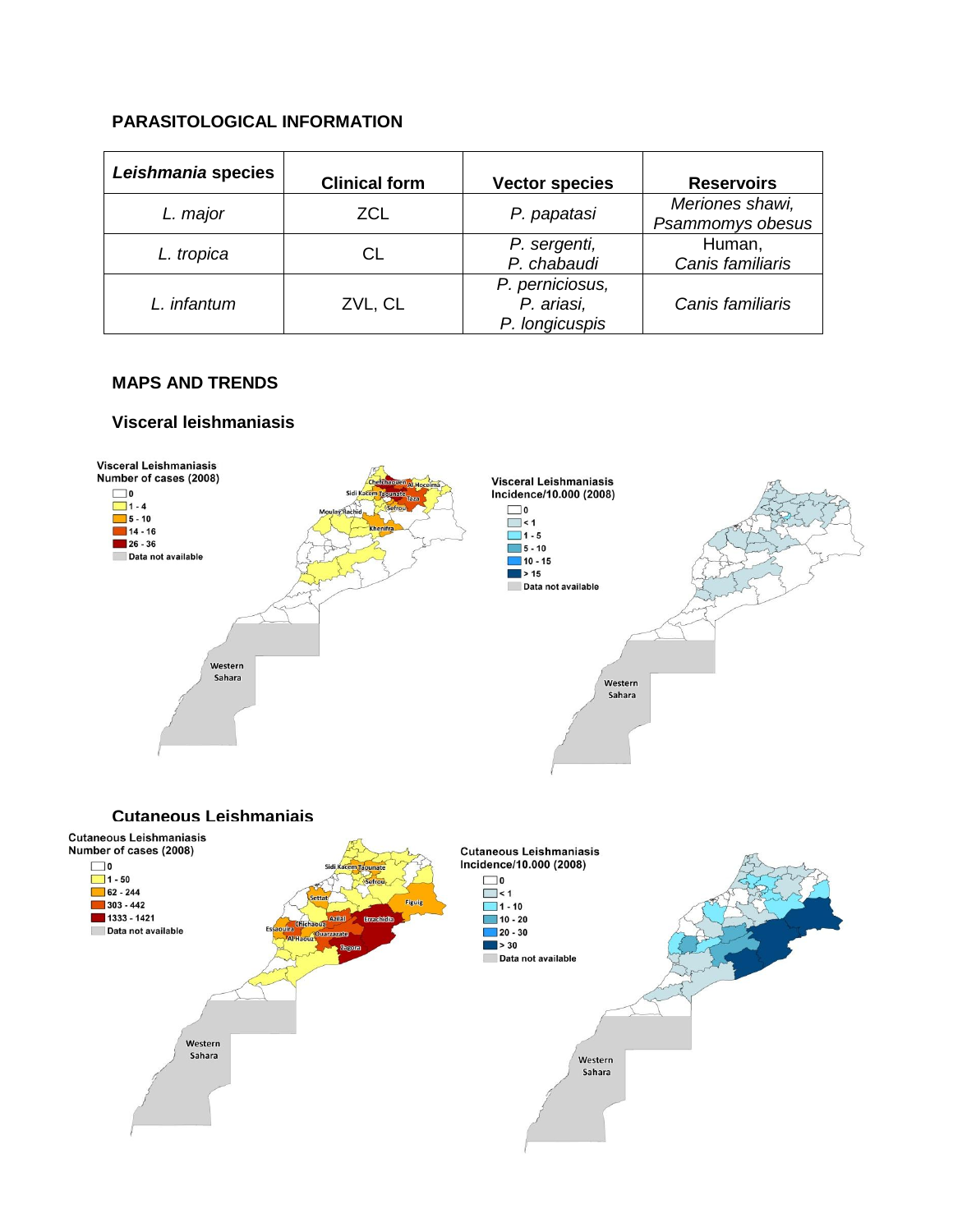### **Visceral leishmaniasis trend**



# **Cutaneous leishmaniasis trend**



# **CONTROL**

Notification of leishmaniasis is mandatory and a national leishmaniasis control program for VL and CL was established in 1997. Active human case detection is regularly performed and there is a vector control program, including bednet distribution and insecticide spraying. There is also a reservoir control program in place, with regular rodent control and collective hygiene promotion, including garbage collection.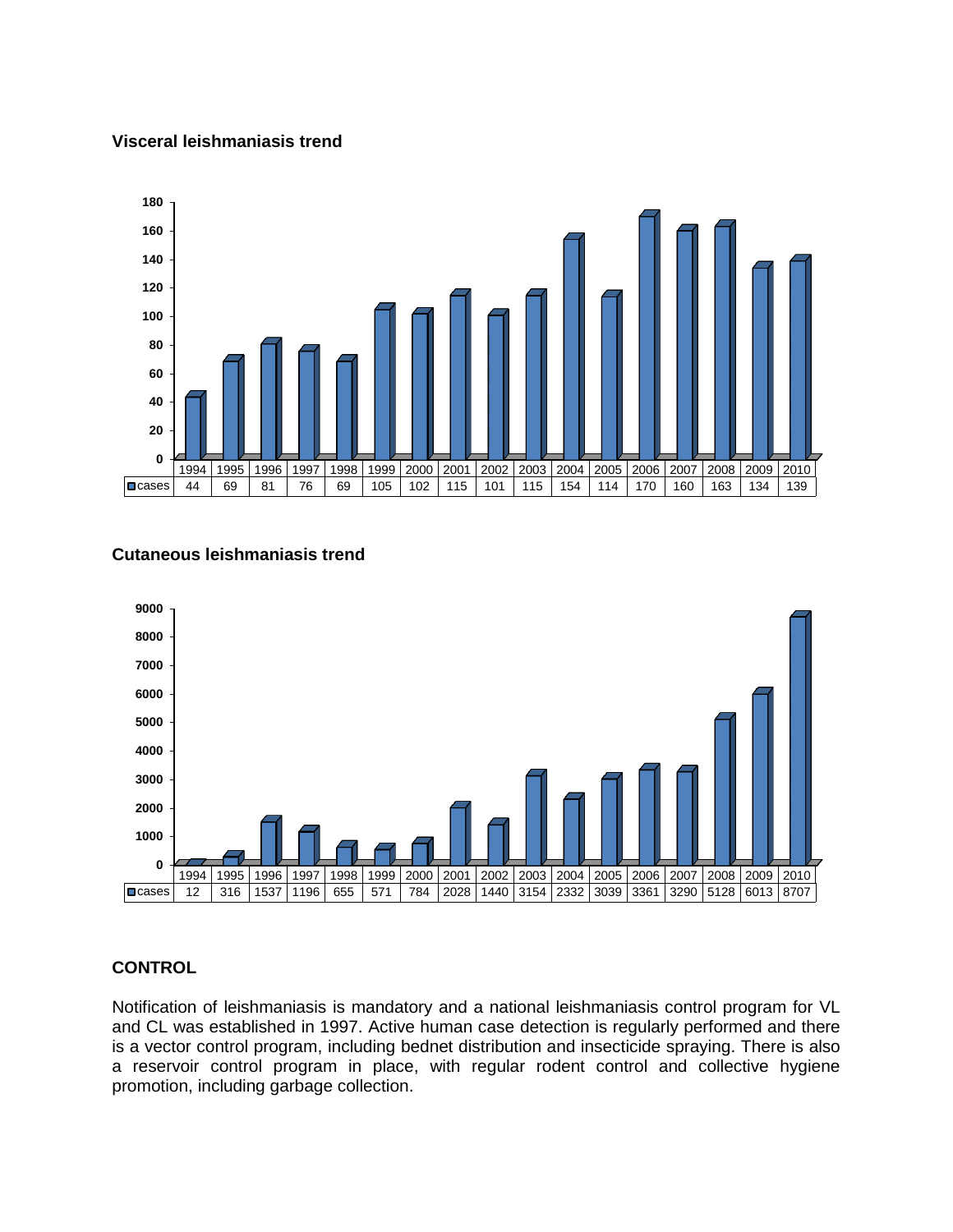## **DIAGNOSIS, TREATMENT**

### **Diagnosis:**

CL: on clinical grounds, confirmation with microscopic examination of skin lesion sample, PCR. VL: confirmation by microscopic examination of bone marrow aspirate, PCR, IFAT.

### **Treatment:**

CL: antimonials, intralesional in case of CL caused by *L.tropica,* and intralesional or systemic (10-15 mg Sb<sup>y</sup>/kg/day for 15 days) for CL caused by *L.major*. Cure rate is 99% and in 1% lesions relapse.

VL: antimonials, 20 mg Sb<sup>v</sup>/kg/day for 3 weeks. Cure rate is 99%, and the fatality rate is 1%.

# **ACCESS TO CARE**

Medical care is provided for free in Morocco, which includes care for leishmaniasis, although informal payments are charged by health workers. 99% of cases are treated in the public sector. VL can be diagnosed and treated in district hospitals, and CL can be diagnosed and treated at primary health care level. All patients are thought to have access to care. The Ministry of Health provided sufficient antimonials (Glucantime, Sanofi) to treat all reported cases in 2007 and 2008.

## **ACCESS TO DRUGS**

Meglumine antimoniate is included in the National Essential Drug List for leishmaniasis. Drugs for leishmaniasis are not available at private pharmacies in Morocco. Glucantime (Sanofi) is the only drug registered in Morocco for leishmaniasis.

### **SOURCES OF INFORMATION**

 Dr Laamrani El Idrissi Abderrahmane, Ministry of Health. *WHO Consultative meeting on Cutaneous Leishmaniasis in EMRO countries, Geneva, 30 April to 2 May 2007.*

1. [Rhajaoui M](http://www.ncbi.nlm.nih.gov/pubmed?term=%22Rhajaoui%20M%22%5BAuthor%5D) (2011). Human leishmaniases in Morocco: A nosogeographical diversity. [Pathol](javascript:AL_get(this,%20)  [Biol \(Paris\)](javascript:AL_get(this,%20) 59(4):226-9.

2. Rioux JA, Lanotte G, Petter F, Dereure J, Akalay O et al (1986). Les leishmanioses cutanées du bassin Méditerranéen occidental. De l'identification enzymatique à l'analyse écoépidémiologique. L'exemple de trois foyers, tunisien, marocain et français. In: Rioux JA, editor. *Leishmania* taxonomie et phylogénèse. Applications éco-épidémiologiques. Colloque International Centre National de la Recherche Scientifique, Institut National de la Santé et de la Recherche Médicale (CNRS INSERM) 1984. L'Institut Méditerranéen d'Etudes Epidémiologiques et Ecologiques (IMEEE), Montpellier p. 365–95.